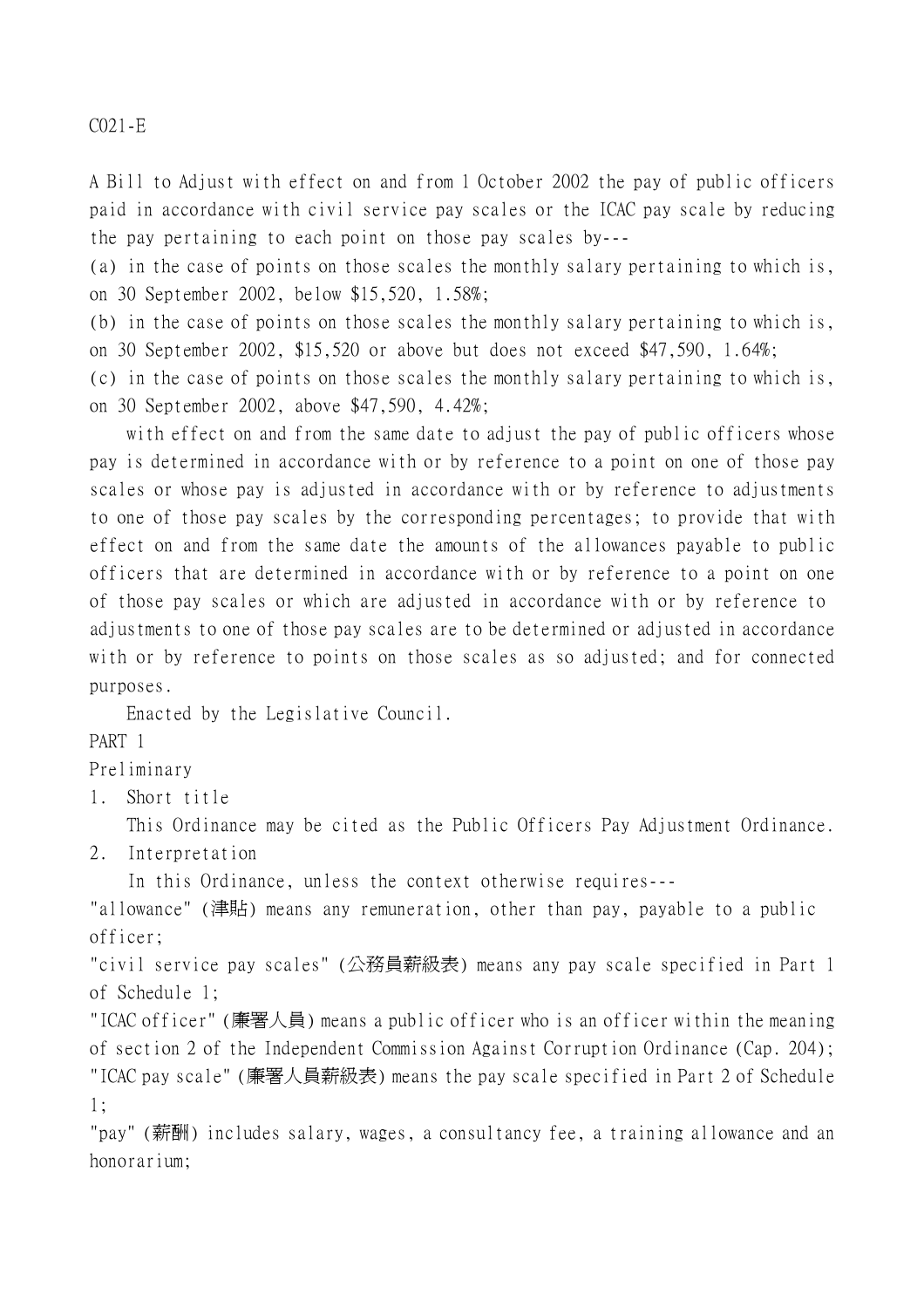"relevant percentage" (有關百分率)---

(a) in relation to a point on the civil service pay scales, means the percentage specified in Part 1 of Schedule 2 in respect of that point;

(b) in relation to a point on the ICAC pay scale, means the percentage specified in Part 2 of Schedule 2 in respect of that point.

PART 2

Civil Servants

3. Adjustment of pay of civil servants

(1) The civil service pay scales are, on 1 October 2002, adjusted by reducing the pay pertaining to each point on each of the civil service pay scales by the relevant percentage with each result, if it is not a multiple of \$5, rounded up to the nearest \$5.

(2) The pay payable to a civil servant in accordance with the civil service pay scales as adjusted under subsection (1) is payable with effect on and from 1 October 2002.

(3) Where the pay of a civil servant (not being a civil servant falling within subsection  $(2)$ ) is---

(a) determined in accordance with or by reference to, directly or indirectly, a point on the civil service pay scales;

(b) adjusted in accordance with or by reference to, directly or indirectly,

adjustments to the civil service pay scales; or

(c) determined and adjusted as mentioned in paragraphs (a) and (b) respectively, then, with effect on and from 1 October 2002, the pay payable to the civil servant shall be determined, adjusted, or determined and adjusted, as the case may be, in accordance with or by reference to the civil service pay scales as adjusted under subsection  $(1)$ .

PART 3

Public Officers other than Civil Servants

4. Adjustment of pay of ICAC officers

(1) The ICAC pay scale is, on 1 October 2002, adjusted by reducing the pay pertaining to each point on that scale by the relevant percentage with each result, if it is not a multiple of \$5, rounded up to the nearest \$5.

(2) The pay payable to an ICAC officer in accordance with the ICAC pay scale as adjusted under subsection (1) is payable with effect on and from 1 October 2002.

(3) Where the pay of an ICAC officer (not being an ICAC officer falling within subsection  $(2)$ ) is---

(a) determined in accordance with or by reference to, directly or indirectly, a point on the ICAC pay scale;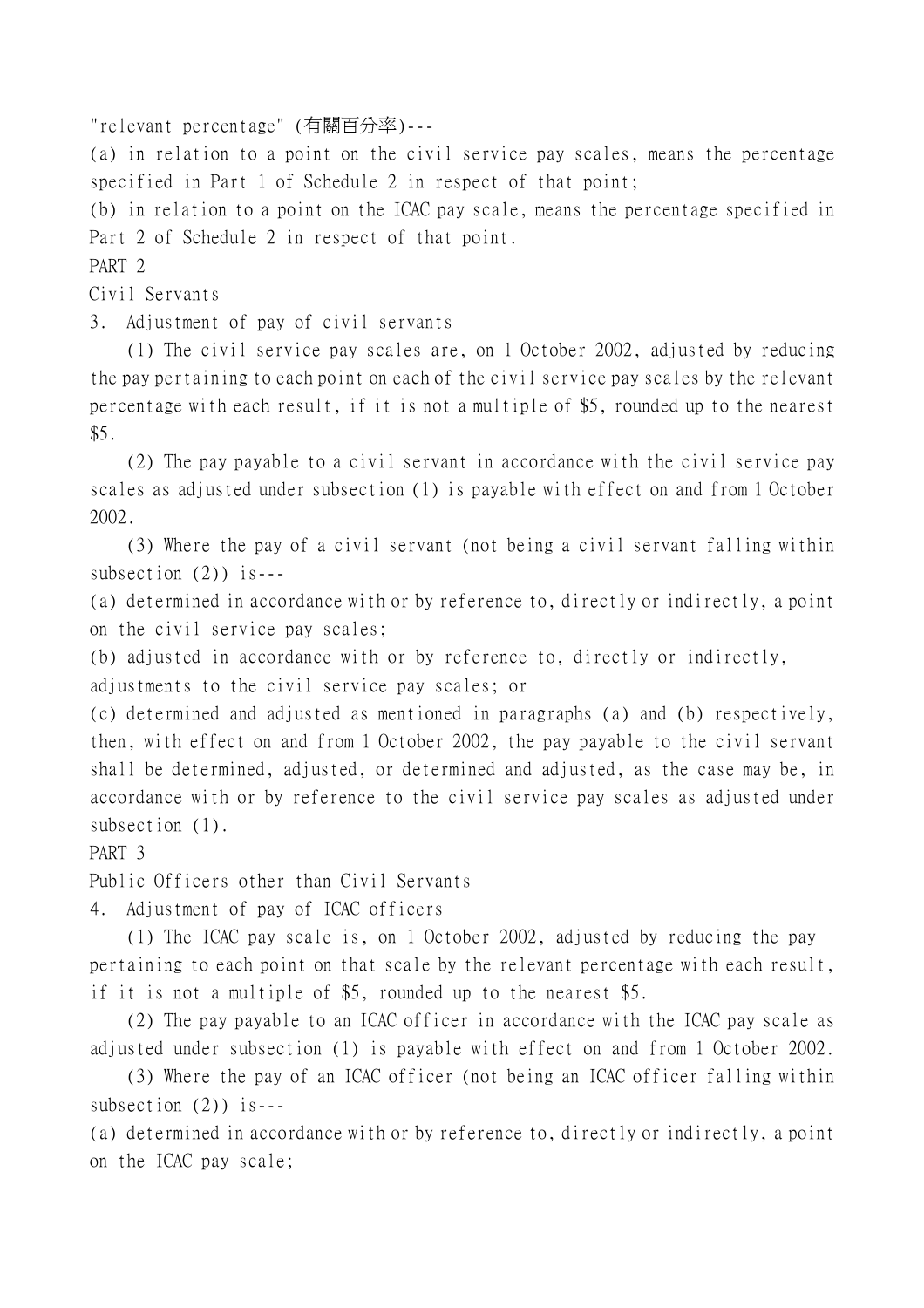(b) adjusted in accordance with or by reference to, directly or indirectly, adjustments to the ICAC pay scale; or

(c) determined and adjusted as mentioned in paragraphs (a) and (b) respectively, then, with effect on and from 1 October 2002, the pay payable to the ICAC officer shall be determined, adjusted, or determined and adjusted, as the case may be, in accordance with or by reference to the ICAC pay scale as adjusted under subsection (1).

5. Adjustment of pay of certain public officers

who are not civil servants or ICAC officers

Subject to section 6, where the pay of a public officer (not being a civil servant or ICAC officer) is---

(a) determined in accordance with or by reference to, directly or indirectly, a point on the civil service pay scales or the ICAC pay scale;

(b) adjusted in accordance with or by reference to, directly or indirectly,

adjustments to the civil service pay scales or the ICAC pay scale; or

(c) determined and adjusted as mentioned in paragraphs (a) and (b) respectively, then, with effect on and from 1 October 2002, the pay payable to the public officer shall be determined, adjusted, or determined and adjusted, as the case may be, in accordance with or by reference to the civil service pay scales as adjusted under section  $3(1)$ , or the ICAC pay scale as adjusted under section  $4(1)$ , as the case requires.

6. Adjustment of rate of salary of Director of Audit

(1) Notwithstanding section 4A of the Audit Ordinance (Cap. 122) or any order made under that section, the rate of salary of the Director of Audit is, on 1 October 2002, adjusted by being reduced by 4.42% with the result, if it is not a multiple of \$5, rounded up to the nearest \$5.

(2) The salary payable to the Director of Audit in accordance with the rate of salary as adjusted under subsection (1) is payable with effect on and from 1 October 2002.

(3) This section shall not prejudice the operation of any order made under section 4A of the Audit Ordinance (Cap. 122) after 1 October 2002.

## PART 4

Allowances

7. Adjustment of allowances

Where the amount of an allowance payable to a public officer is---

(a) determined in accordance with or by reference to, directly or indirectly, a point on the civil service pay scales or the ICAC pay scale;

(b) adjusted in accordance with or by reference to, directly or indirectly,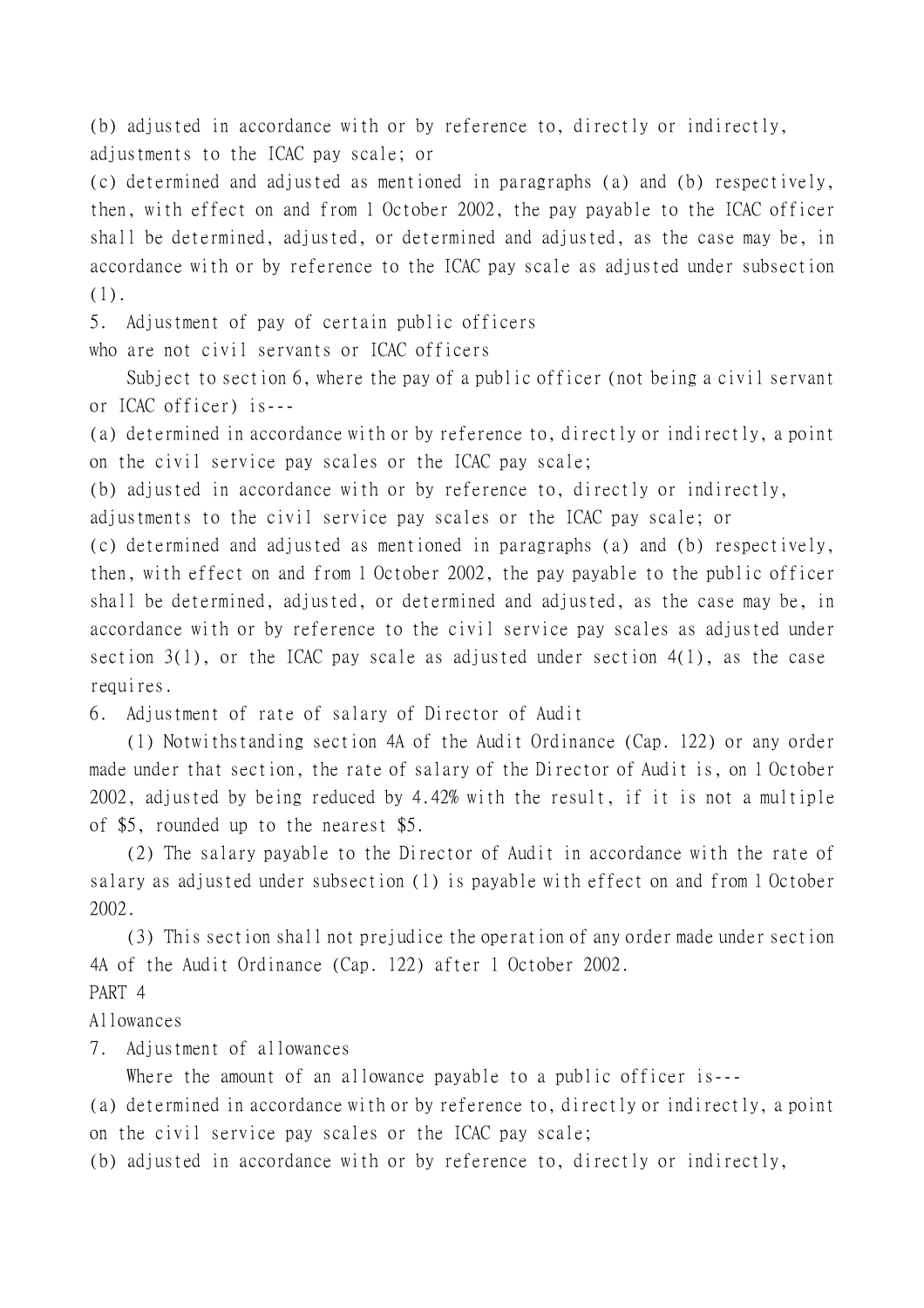adjustments to the civil service pay scales or the ICAC pay scale; or (c) determined and adjusted as mentioned in paragraphs (a) and (b) respectively, then, with effect on and from 1 October 2002, the amount of the allowance payable to the public officer, in so far as the allowance is payable for or attributable to any period beginning on or after that date, shall be determined, adjusted, or determined and adjusted, as the case may be, in accordance with or by reference to the civil service pay scales as adjusted under section 3(1), or the ICAC pay scale as adjusted under section 4(1), as the case requires. PART 5

General Provisions

8. Future adjustments

The adjustments made by this Ordinance to the pay, and the amounts of any allowances, payable to public officers do not prohibit or affect any adjustment to the pay or the amounts of any allowances payable to public officers made after 1 October 2002.

9. Express authority for adjustments

The contracts of employment of public officers are to be read as expressly authorizing the adjustments to pay and the amounts of the allowances made by this Ordinance.

PART 6

Exemptions and Amendment of Schedule

10. Exempted public officers and allowances

(1) This Ordinance does not apply to the pay or the pay and allowances, as the case may be, of the public officers or classes of public officer specified in Schedule 3.

(2) This Ordinance does not apply to the allowances specified in Schedule 3. 11. Amendment of Schedule 3

The Chief Executive in Council may, by notice published in the Gazette, amend Schedule 3.

Schedule 1 [s. 2]

Pay Scales

PART 1

Civil Service Pay Scales

- 1. Master Pay Scale---point 0 to point 49
- 2. Model Scale 1 Pay Scale---point 0 to point 13
- 3. Police Pay Scale---point 1a to point 59
- 4. General Disciplined Services (Commander) Pay Scale---point 1 to point 4
- 5. General Disciplined Services (Officer) Pay Scale---point 1d to point 38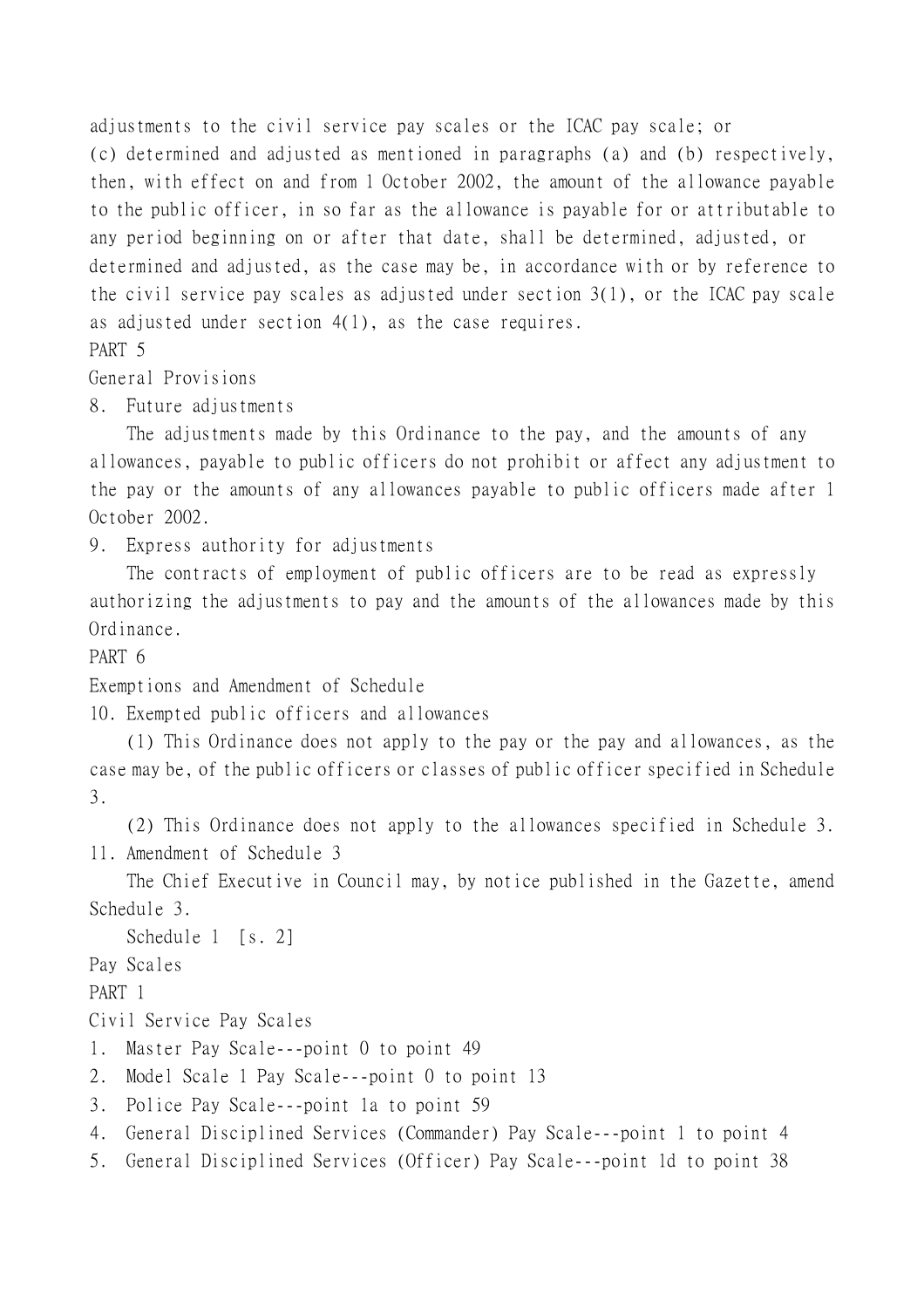6. General Disciplined Services (Rank and File) Pay Scale---point 1a to point 27 7. Directorate Pay Scale---point D1 to point D10 8. Directorate (Legal) Pay Scale---point DL1 to point DL7 9. Training Pay Scale---point 1 to point 16 10. Technician Apprentice Pay Scale---point 0 to point 4 11. Craft Apprentice Pay Scale---point 0 to point 4 PART 2 Icac Pay Scale Independent Commission Against Corruption Pay Scale--- point 1 to point 48 ------------------------------ Schedule 2 [s. 2] Relevant Percentages PART 1 Civil Service Pay Scales Item Points on the civil service pay scales Relevant percentage 1. Points on the civil service pay scales the monthly salary pertaining 1.58% to which is, on 30 September 2002, below \$15,520 2. Points on the civil service pay scales the monthly salary pertaining 1.64% to which is, on 30 September 2002, \$15,520 or above but does not exceed \$47,590 3. Points on the civil service pay scales the monthly salary pertaining 4.42% to which is, on 30 September 2002, above \$47,590 PART 2 Icac Pay Scale Item Points on the ICAC pay scale Relevant percentage 1. Points on the ICAC pay scale the monthly salary pertaining to 1.58% which is, on 30 September 2002, below \$15,520 2. Points on the ICAC pay scale the monthly salary pertaining to 1.64% which is, on 30 September 2002, \$15,520 or above but does not exceed \$47,590 3. Points on the ICAC pay scale the monthly salary pertaining to 4.42% which is, on 30 September 2002, above \$47,590 ------------------------------ Schedule 3 [ss. 10 & 11] Exempted Public Officers and Allowances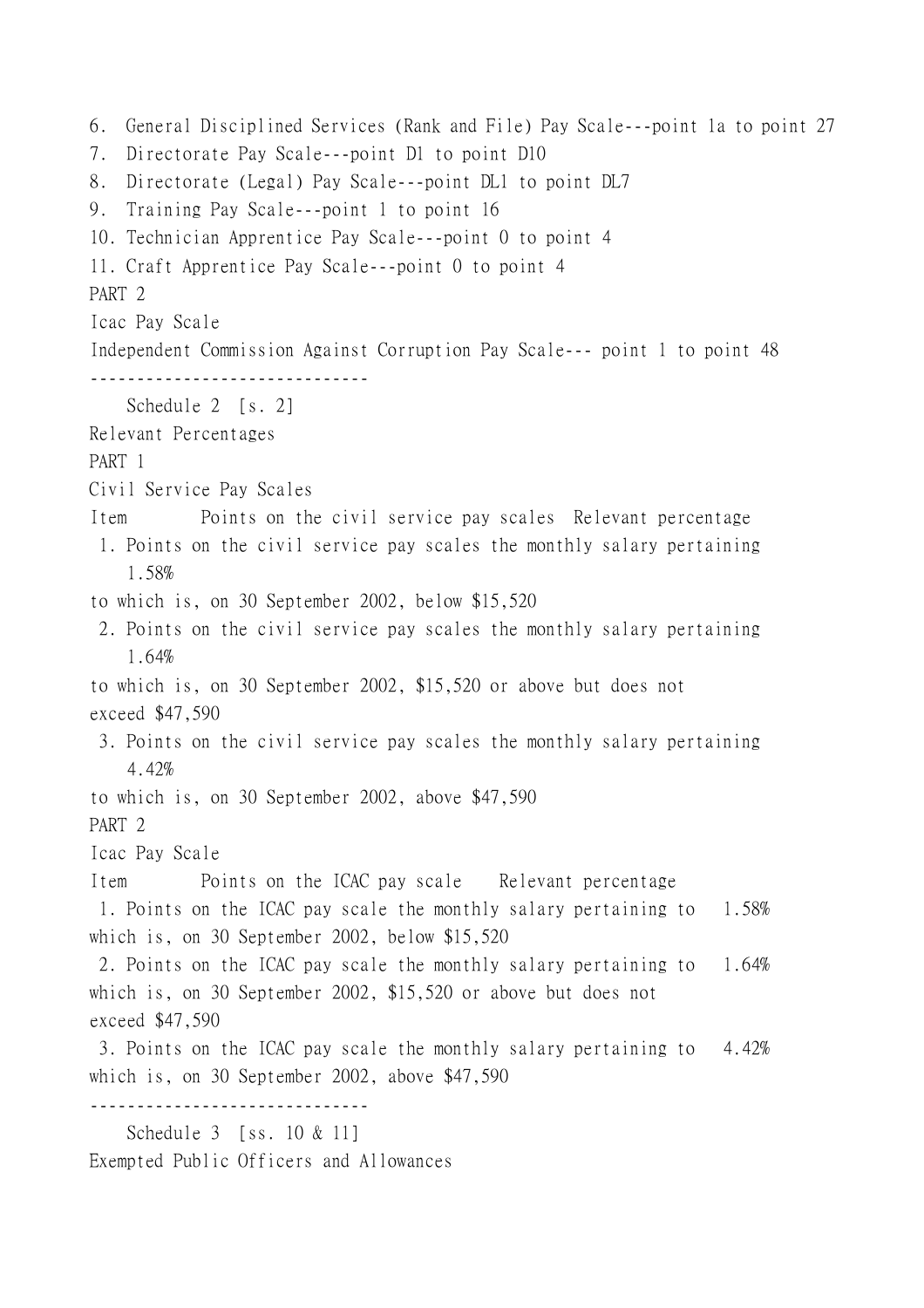1. This Ordinance does not apply so as to adjust the pay of a public officer who is remunerated on a salary, being a starting salary, that is not linked to the annual civil service pay adjustment.

2. This Ordinance does not apply so as to adjust the pay or allowances of a judicial officer---

(a) holding a judicial office---

(i) specified in Schedule 1 to the Judicial Officers Recommendation Commission Ordinance (Cap. 92); or

(ii) known as Senior Deputy Registrar, High Court; or

(b) appointed by the Chief Justice.

Explanatory Memorandum

The object of this Bill is to reduce with effect on and from 1 October 2002 the pay and the amounts of the allowances payable to certain public officers by--- (a) in the case of officers whose monthly salary is, on 30 September 2002, below

\$15,520, 1.58%;

(b) in the case of officers whose monthly salary is, on 30 September 2002, \$15,520 or above but does not exceed \$47,590, 1.64%;

(c) in the case of officers whose monthly salary is, on 30 September 2002, above \$47,590, 4.42%.

2. Clause 2 defines the terms used in the Bill.

3. Clause 3 reduces the pay pertaining to the points on the civil service pay scales set out in Part 1 of Schedule 1 by the percentage specified in Part 1 of Schedule 2 in respect of each point. The civil servants affected by the reduction include all civil servants subject to the civil service pay scales as well as all civil servants whose pay is determined or adjusted in accordance with or by reference to the civil service pay scales.

4. Clause 4 reduces the pay pertaining to the points on the ICAC pay scale set out in Part 2 of Schedule 1 by the percentage specified in Part 2 of Schedule 2 in respect of each point. The public officers affected by the reduction include all ICAC officers subject to the ICAC pay scale as well as all ICAC officers whose pay is determined or adjusted in accordance with or by reference to the ICAC pay scale.

5. Clause 5 reduces the pay of public officers who are not civil servants or ICAC officers but whose pay is determined or adjusted in accordance with or by reference to the civil service pay scales or the ICAC pay scale. The reduction parallels the reduction to the pay scale to which the pay of the public officer concerned is linked.

6. Clause 6 reduces the rate of salary payable to the Director of Audit by 4.42%. 7. Clause 7 reduces the amounts of the allowances payable to public officers where

the amount of the allowance concerned is determined or adjusted in accordance with